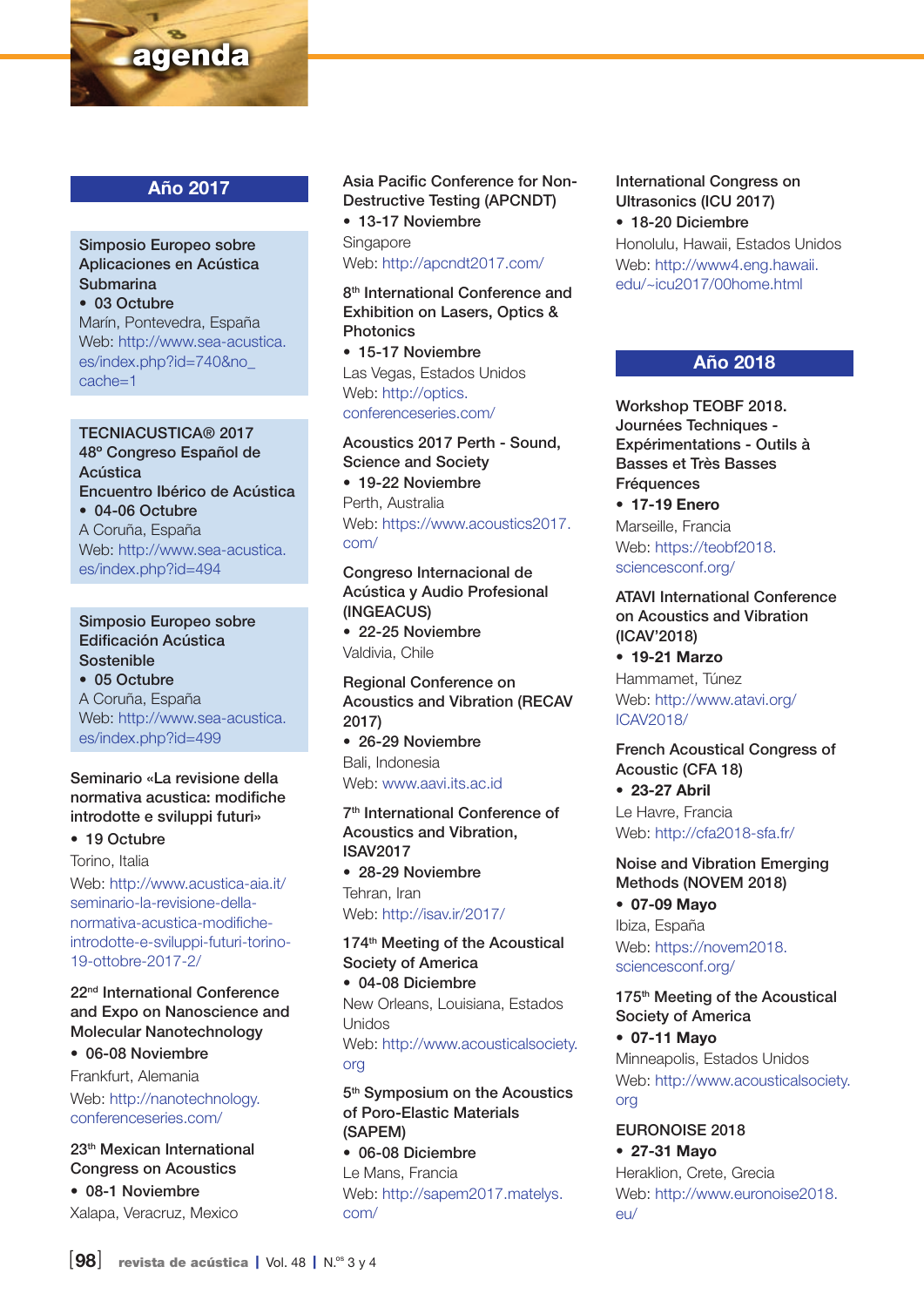# agen

#### 12th European conference on Non-Destructive Testing • 11-17 Junio

Gothenburg, Suecia Web: [https://euracoustics.org/](https://euracoustics.org/events/events-of-2018/12th-european-conference-on-non-destructive-testing) [events/events-of-2018/12th](https://euracoustics.org/events/events-of-2018/12th-european-conference-on-non-destructive-testing)[european-conference-on-non](https://euracoustics.org/events/events-of-2018/12th-european-conference-on-non-destructive-testing)[destructive-testing](https://euracoustics.org/events/events-of-2018/12th-european-conference-on-non-destructive-testing)

25th International Congress on Sound and Vibration (ICSV25) • 08-12 Julio Hiroshima, Japón Web: <http://www.icsv25.org/>

### 47<sup>th</sup> International Congress and Exposition on Noise Control Engineering (INTERNOISE 2018) • 26-29 Agosto Chicago, Estados Unidos

Web: [www.i-ince.org/](http://www.i-ince.org/)

2<sup>nd</sup> International Symposium on Biotremology • 04-06 Septiembre Riva del Garda, Italia

Web: [http://eventi.fmach.it/](http://eventi.fmach.it/biotremology2018) [biotremology2018](http://eventi.fmach.it/biotremology2018)

XI Congreso Iberoamericano de Acústica TECNIACUSTICA® 2018 49º Congreso Español de Acústica X Congreso Ibérico de Acústica • 24-26 Octubre Cádiz, España Web: [http://www.sea-acustica.](http://www.sea-acustica.es) [es](http://www.sea-acustica.es)

176<sup>th</sup> Meeting of the Acoustical Society of America • 05-09 Noviembre Victoria, Canadá Web: [http://www.acousticalsociety.](http://www.acousticalsociety.org/) [org/](http://www.acousticalsociety.org/)

13<sup>th</sup> Western Pacific Conference on Acoustics (WESPAC 2018)

• 11-15 Noviembre New Delhi, India Web: [http://www.wespac2018.org.](http://www.wespac2018.org.in/) [in/](http://www.wespac2018.org.in/)

## Año 2019

177<sup>th</sup> Meeting of the Acoustical Society of America • 13-17 Mayo Louisville, Kentucky, Estados Unidos Web: [http://www.acousticalsociety.](http://www.acousticalsociety.org/) [org/](http://www.acousticalsociety.org/)

48th International Congress and Exposition on Noise Control (INTERNOISE 2019) • 16-19 Junio Madrid, España Web: [http://www.](http://www.internoise2019.org) [internoise2019.org](http://www.internoise2019.org)

23rd International Congress on Acoustics (ICA 2019) • 08-13 Septiembre Aachen, Alemania Web:<http://www.ica2019.org/>